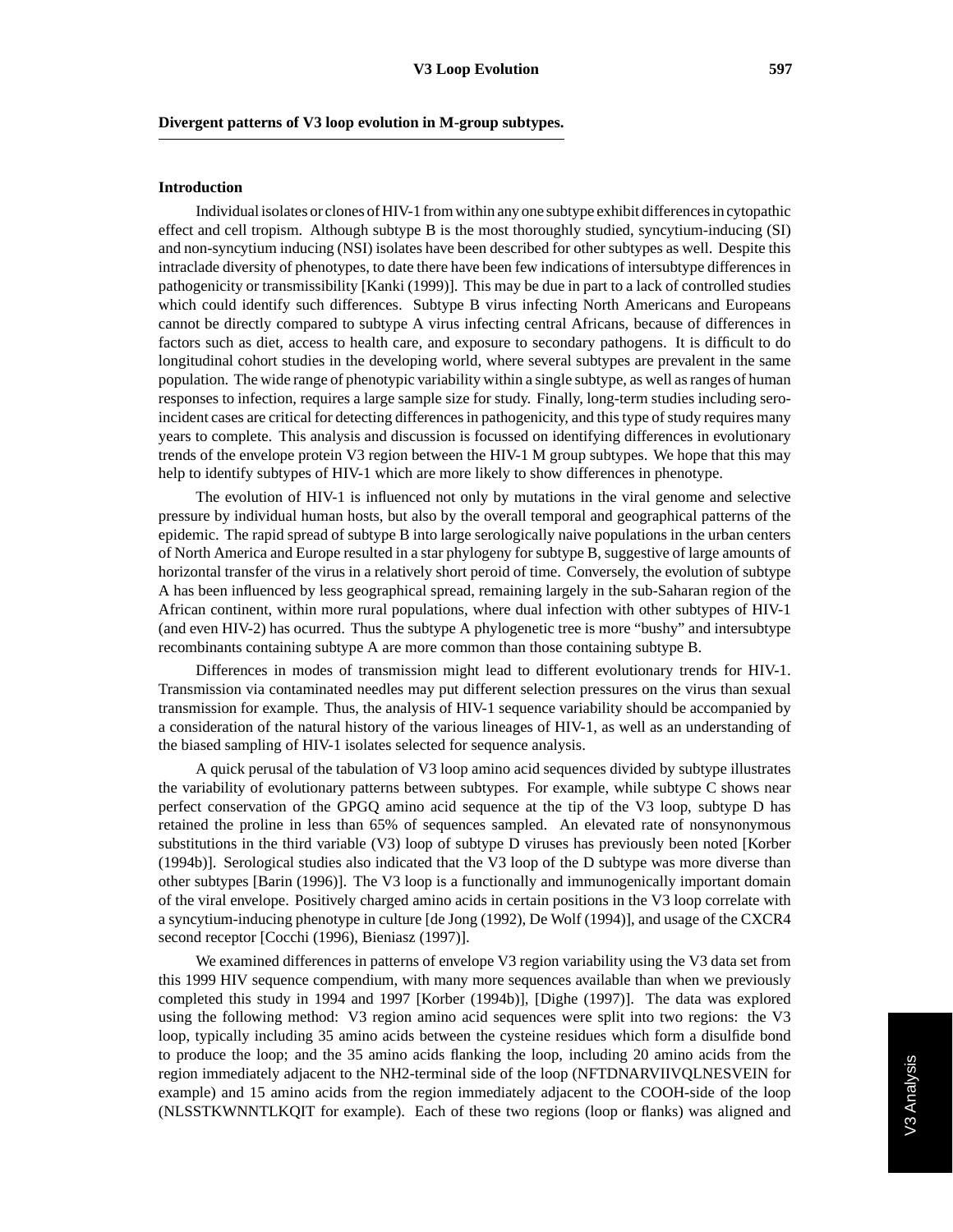scored for pairwise similarity using the PIMA software package [Smith  $\&$  Smith(1992)], with the protein similarity scoring scheme based on amino acid substitution matrices from protein blocks [Henikoff & Henikoff(1992), Henikoff & Henikoff(1993)]. The sequences in this set are compiled such that only a single sequence from each individual patient, or from each group of epidemiologically linked patients, is represented, thus eliminating the bias of multiple sequences from the same patient. A notable exception to the "one sequence per related group" rule are found in the IV drug user data sets (subtypes A, B and AB recombinant) from the former Soviet Union and nearby countries, where nearly identical HIV sequences are found in people with no direct epidemiological linkage. It has been speculated that the drug preparation itself was the source of HIV in at least some of these cases [Bobkov (1998a)].

The results from these analyses are shown in Figures 1 and 2. The median of the similarities found in the V3 loop of subtype D is much lower than in the other subtypes, an indication of much greater diversity, while the interquartile range (a measure of the variation around the median) is larger. The diversity in the flanking regions of subtype D, in contrast to the V3 loop, is very similar to that in subtypes B and C. This result suggests that the loop of subtype D is unique relative to the other subtypes, and is either under greater positive selective pressure for change, or alternatively, free from evolutionary constraints (negative selection presure) which restrict the variation of other subtypes. This effect is highly statistically significant, and is associated with the charge on the V3 loop (as discussed in the 1997 sequence compendium) [Dighe (1997)]. For example, using the non-parametric Wilcoxon or the Kolmogorov-Smirnov tests to compare the distributions of subtype A and D protein similarity scores for the V3 loop, gave p-values of *<<* 0.00001. (To do the statistical test, the average value of each sequence compared to all others of that subtype was used to represent that sequence, so each sequence was only counted once for the statistical comparison, although all pairwise comparisons were made to construct the figures.) The A versus D comparison is of particular interest as the samples tend to come from the same studies, conducted in the same geographic regions.

The distribution of the similarities in CRF01(AE) V3 loops, originating generally either from Thailand or the Central African Republic, is different from the other subtypes, in that the distribution in these V3 loop similarity scores seems to be bimodal (Figure 1), reflecting the presence of two subpopulations of sequences. A highly conserved set of protein domains are apparent for the Thai sequences, but it is interesting to note that some of the phylogenetically similar Thai sequences are in the more divergent group of V3 loop protein sequences ([Yu (1995)], and the data underlying Figure 1), suggesting a potential for rapid divergence in this domain in the CRF01(AE) form of HIV-1.

It is possible that the observed differences in V3 variation between the subtypes could have resulted from systematic sampling artifacts from the different subtypes. However, this seems unlikely in light of the large number of individuals now sampled, and the efforts of the UNAIDS and DAIDS to collect international samples from recent seroconvertors. The data suggest that, in addition to the phylogenetic distinctions, there are distinctions between the subtypes resulting from different evolutionary pressures. Thus biological differences do exist, either in the history of the epidemic of the different subtypes, or in different selective pressures. Subtypes B and D appear to have shared a common ancestor, after some period of divergence from the other subtypes. Although phenotypic distinctions have not been clearly detected in the data accrued so far, potential differences are indicated by differences in genetic makeup and rate of evolution, at least within the functionally important V3 loop of the different subtypes. Despite these interesting distinctions, it will be important in the future not to focus the search for biological differences in viruses too narrowly on intersubtype differences. It has already been found that important phenotypic distinctions are found between different lineages within one subtype (such as SI and NSI isolates) and too much emphasis on the subtype distinctions could conceivably result in myopia with respect to potential intrasubtype differences.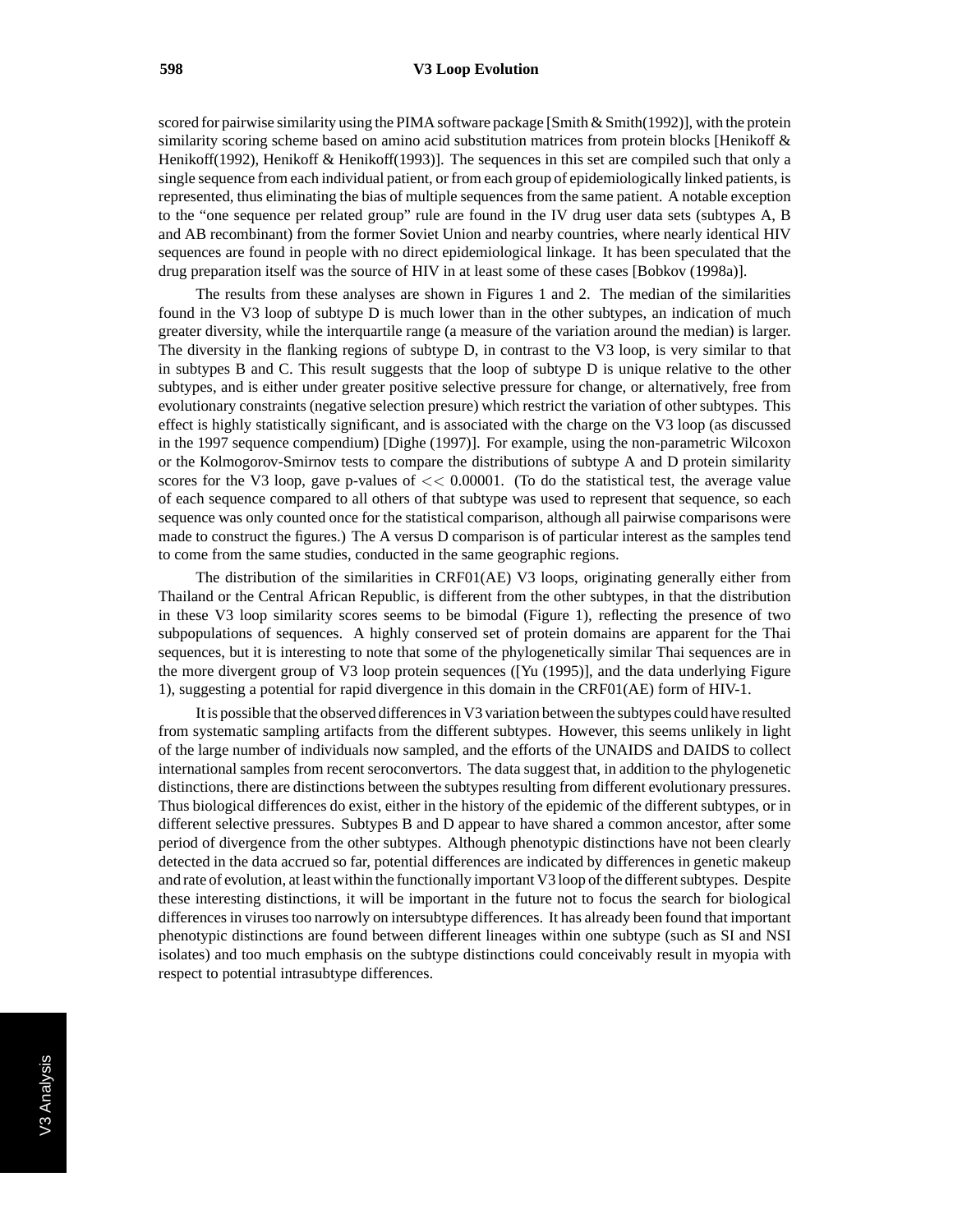